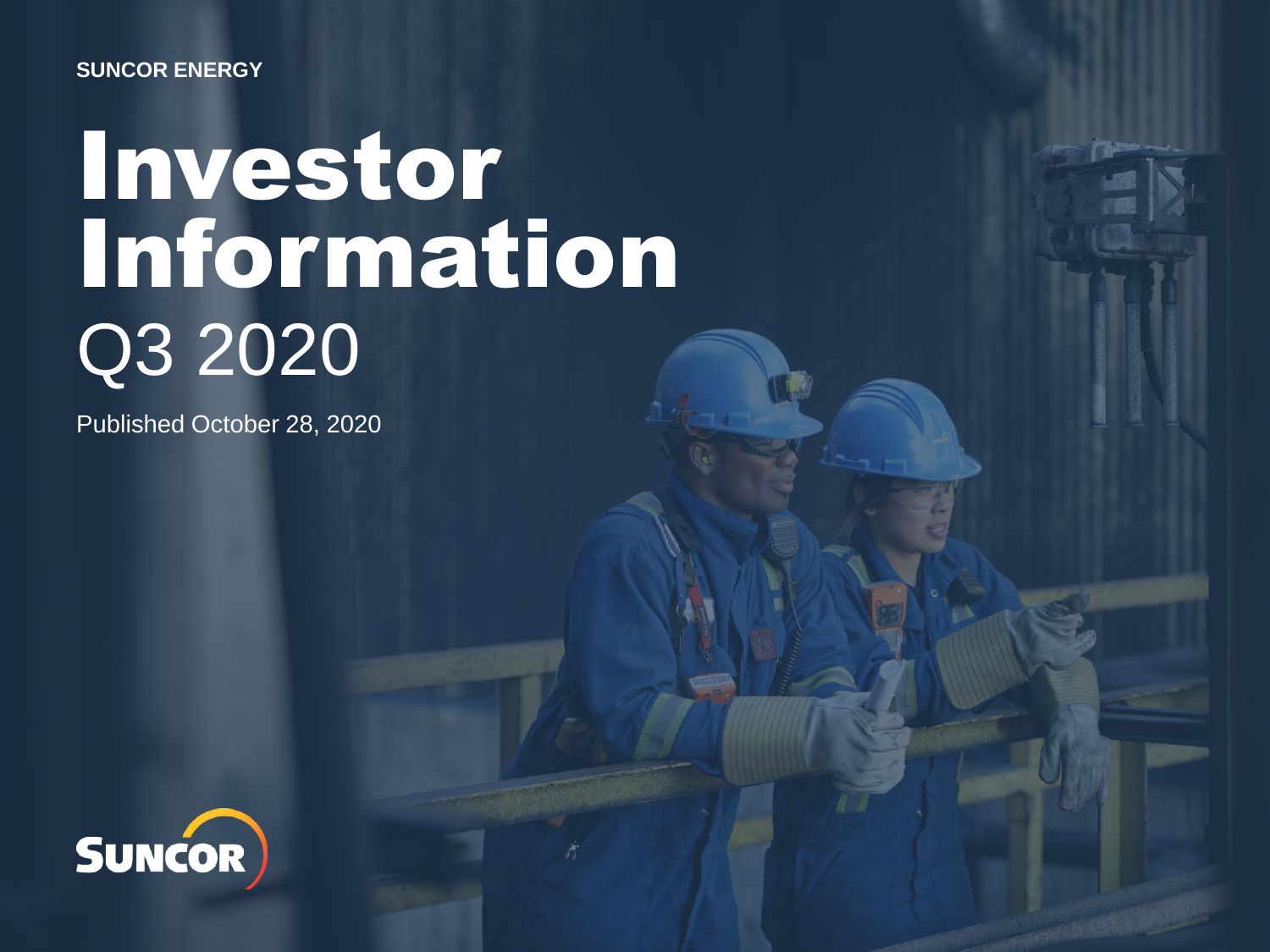## Integrated Model

**2018 / 2019 AVERAGES OF PRODUCTS SOLD TO MARKET** 



### **P H Y S I C A L I N T E G R A T I O N S T R A T E G Y**

Agile & informed model to capture margin by processing & moving energy across the value chain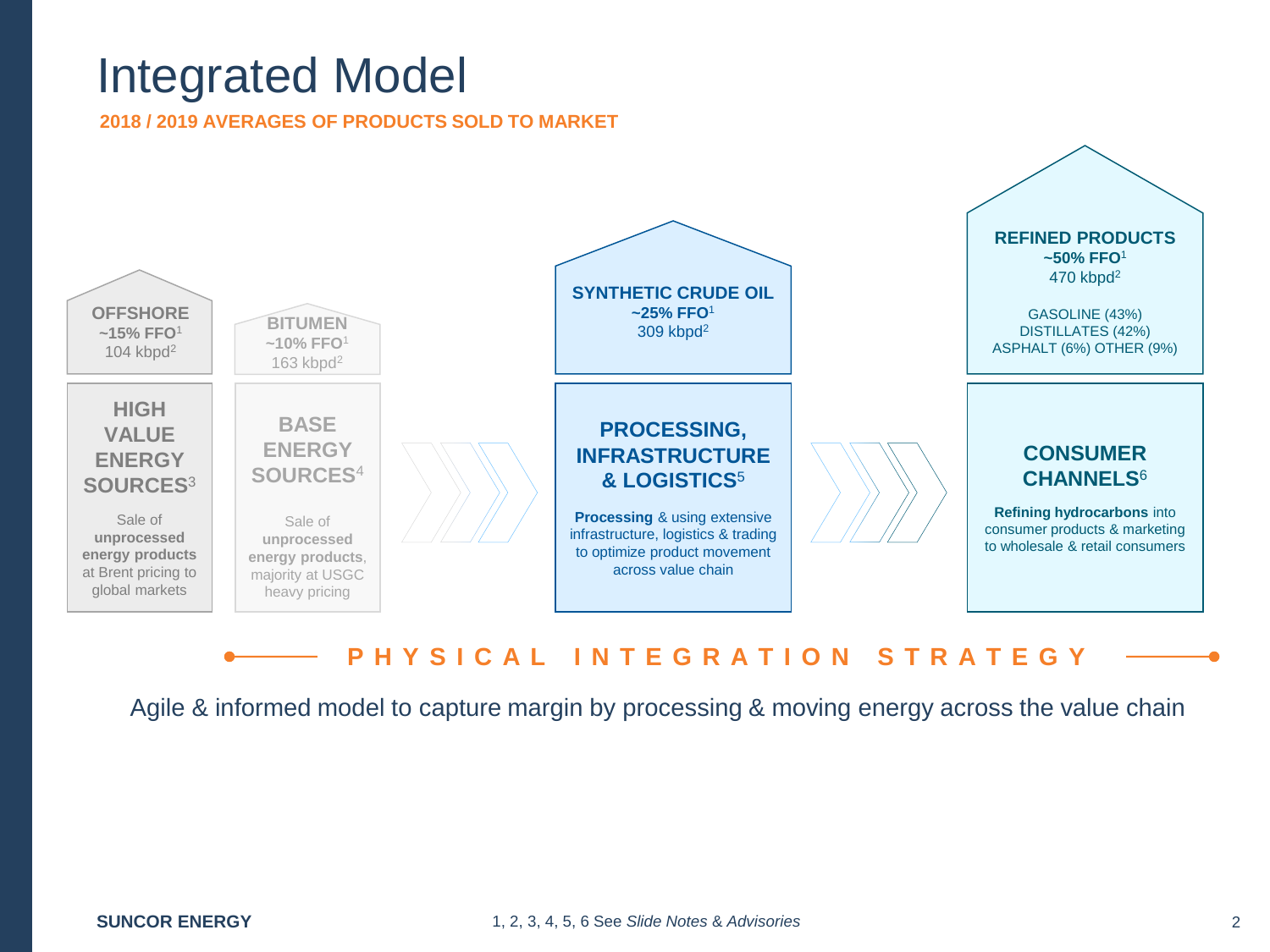# Asset Value Maximization **Converting** Converting **Asset** Value Maximization

consumer products



**SUNCOR ENERGY** 1, 2, 3 See *Slide Notes* & *Advisories* 3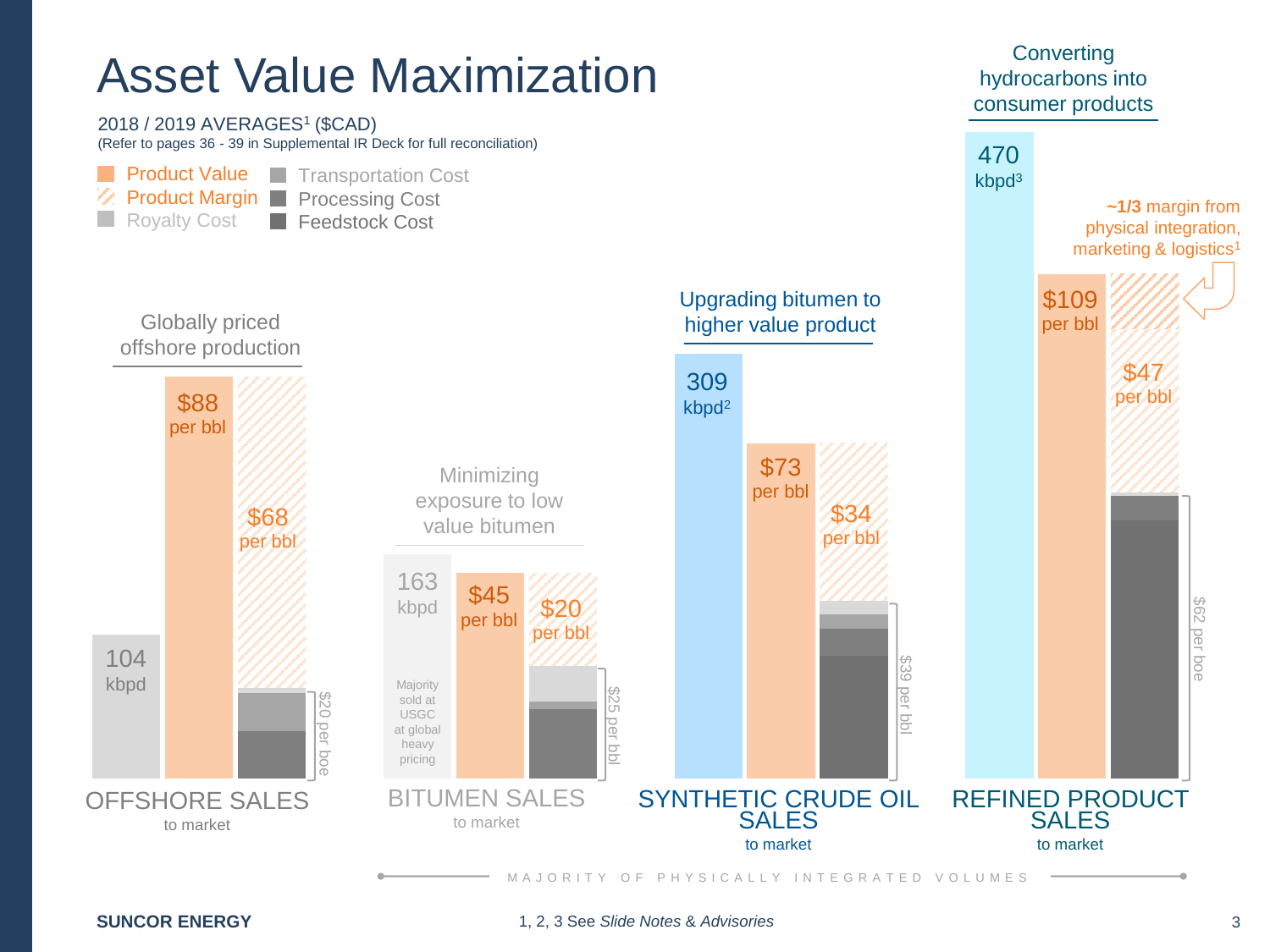# Capital Allocation & Breakeven Sensitivities

## Disciplined Capital Allocation<sup>1</sup>

|                                               | R D E R<br>$\circ$        | $O$ F                                       | P.<br>$R$  <br>R I T Y<br>$\overline{O}$            |                                     |                                       |  |  |
|-----------------------------------------------|---------------------------|---------------------------------------------|-----------------------------------------------------|-------------------------------------|---------------------------------------|--|--|
| Sustained                                     | <b>Balance</b>            | Annual FFO <sup>1,3</sup> allocation (C\$B) |                                                     |                                     |                                       |  |  |
| price outlook <sup>2</sup><br>(WTI USD\$/bbl) | sheet leverage<br>metrics | Sustaining<br>capital <sup>1,4</sup>        | Dividend <sup>5</sup>                               | Economic<br>investment <sup>6</sup> | <b>Buyback</b><br>target <sup>5</sup> |  |  |
| $$35 - $45$                                   | Upper range $+$           |                                             | Annualized go-forward<br>2020 dividend<br>$-C$1.3B$ | $<$ \$0.5                           | none                                  |  |  |
| $$45 - $55$                                   | Mid range                 | $$2.75 - $3.75$                             |                                                     | $<$ \$2.0                           | $$1 - $2$                             |  |  |
| $$55 - $65$                                   | Low range                 |                                             |                                                     | < \$3.0                             | $$2+$                                 |  |  |

## 2020E FFO Breakeven on \$USD WTI Pricing7

 Assumes USD WTI/bbl & \$12/bbl NYH 2-1-1 refining crack; 2020E FFO Breakeven estimates are inclusive of dividends, sustaining capital & enterprise operating costs incurred in Q1 2020



covers total enterprise covers total enterprise

operating costs operating costs + sustaining capital



covers total enterprise operating costs + sustaining capital + dividend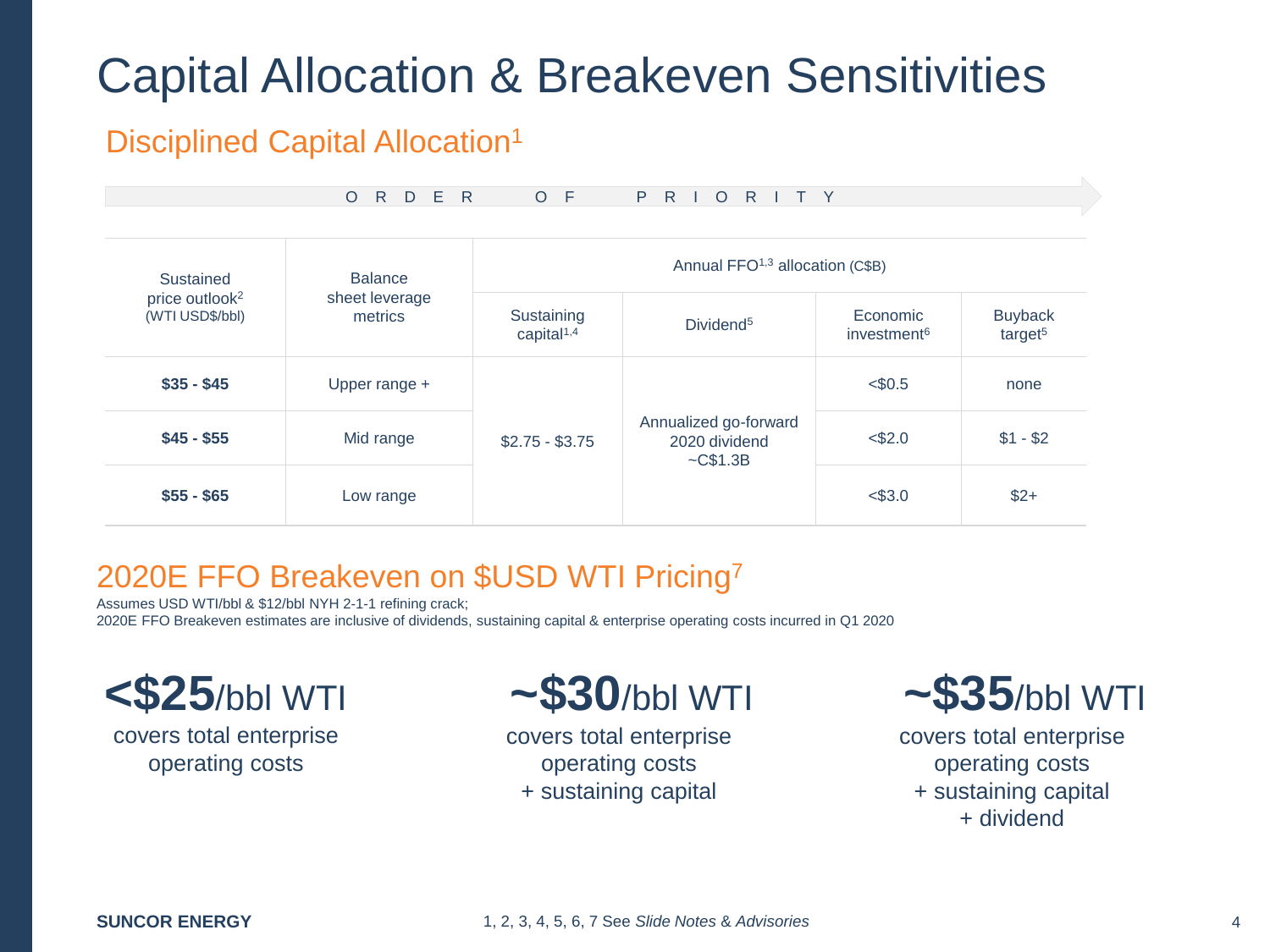# Value Creation & Cost Management

## Leading FFO/boe<sup>2</sup> & Total Operating Expenses

 throughput during mandatory **Value over volume Elevated 2019 costs due to higher Y/Y FFO<sup>1</sup> (+\$800M) in** production vs. bitumen barrels as a result of higher SCO production curtailment

 **acquisitions in 2016 Counter cycle**  & new assets online in **2018** with **>\$5B/yr**  additional revenue

 temporary transition of Fort **\$1 billion target operating cost reduction**<sup>5</sup> through cost savings, staffing efficiencies, &

Hills to one train operation

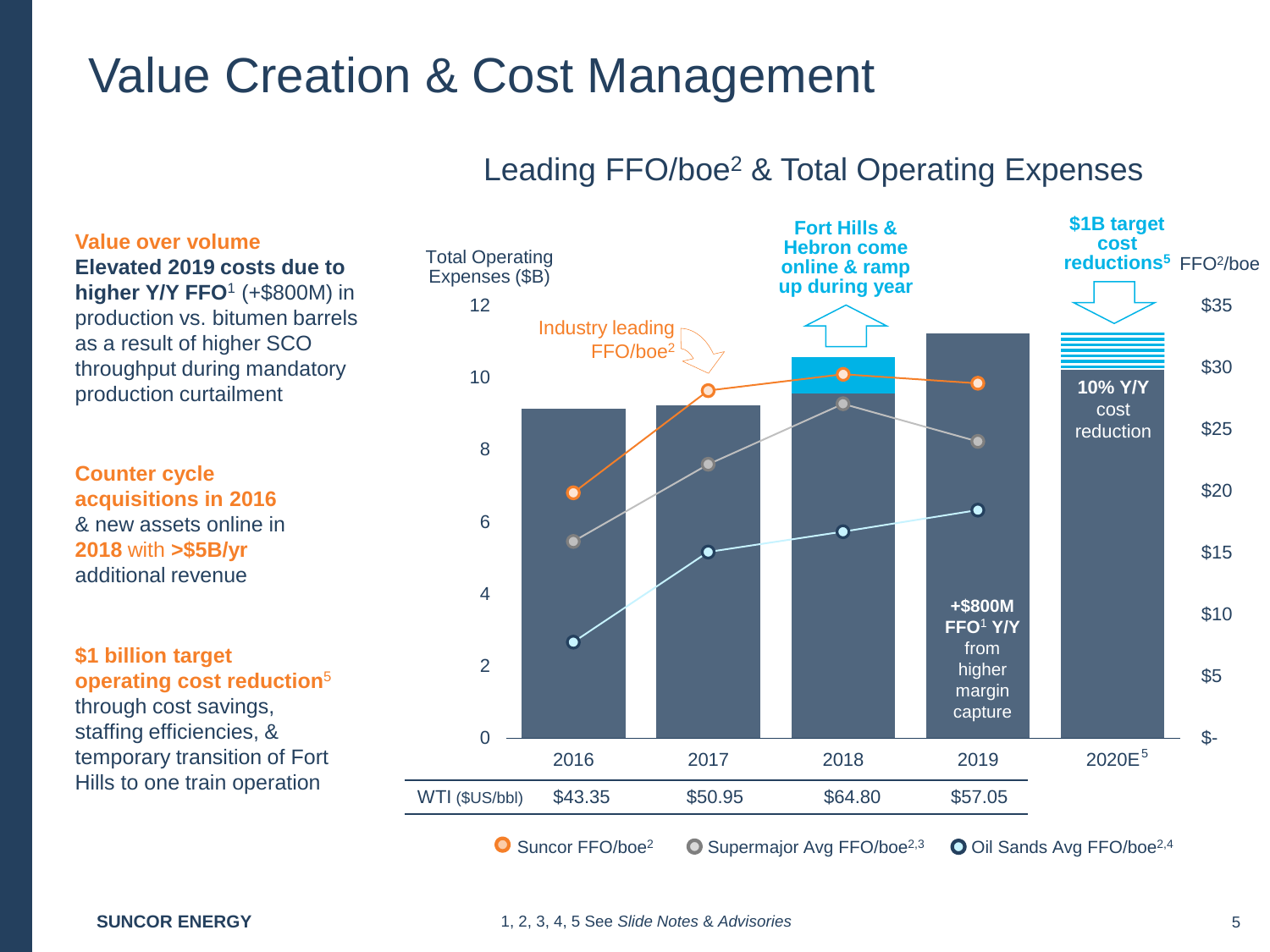# Operations & Consumer Network

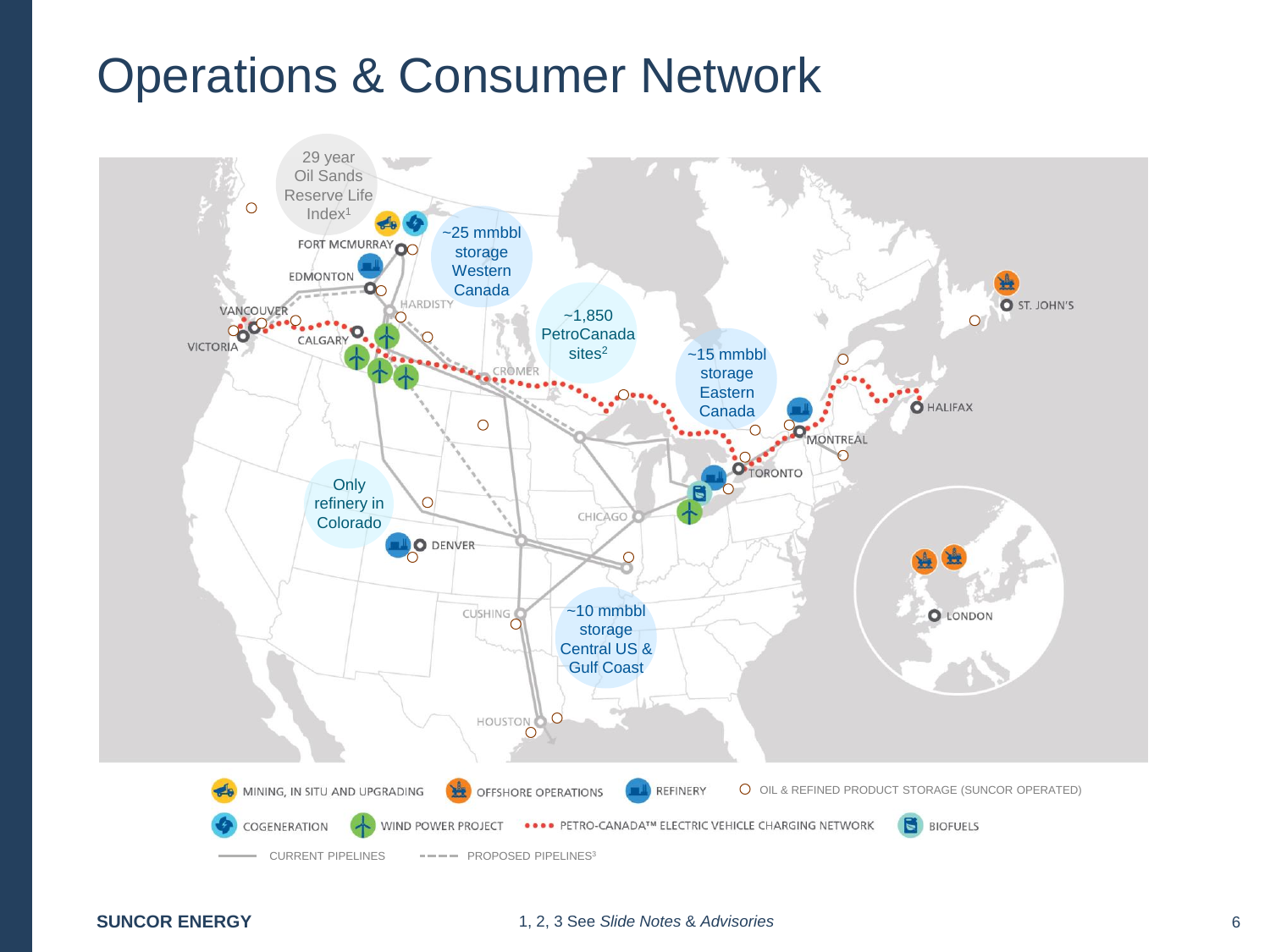# The Suncor Advantage<sup>1</sup>

### **L E A D I N G S U S T A I N A B I L I T Y T R A C K R E C O R D A C R O S S B U S I N E S S**



### **ENERGY SOURCES**

- • Long life, low decline assets with operational connectivity & flexibility
- • Newest oil sands asset (Fort Hills) has carbon intensity equivalent to (refer to page 30 in Supplemental IR deck) average U.S. refined barrel
- full to support the value chain • Produce bitumen to keep upgraders
- • Partnering with First Nations in responsible resource development
- intensity by 30% by 2030 (refer to page 14) Target to reduce corporate GHG

### **PROCESSING, INFRASTRUCTURE & LOGISTICS**

 to optimize product movement **Processing** & using extensive infrastructure, logistics & trading across value chain

### **PROCESSING, INFRASTRUCTURE & LOGISTICS**

- • Upgrading improves value & marketability of products
- Asset flexibility
	- • Base Plant upgrader tied into Edmonton Refinery, optimizing upgrading capabilities • Interconnect pipelines construction completed with commissioning anticipated in Q4 2020 to connect Base Plant & Syncrude upgrading complexes
- • Capitalize on price dislocations through alignment of upstream operations & risk management activities
- • International presence through STO office locations in London & Houston
- including 5,600 rail cars to move refined • Significant storage (~50 mmbbls), infrastructure & logistics across. products



#### **CONSUMER CHANNELS**

**Refining hydrocarbons** into consumer products & marketing to wholesale & retail consumers

### **CONSUMER CHANNELS**

- $\sim$  20% Canadian retail market share<sup>2</sup>
- 1<sup>st</sup> cross-Canada EV charging network
- Canada's largest ethanol producer
- $\sim$ 460 kbpd refining capacity<sup>3</sup>
- Refineries & associated product market
	- Edmonton across Canada, northwest US
	- Sarnia & Montreal Toronto, Midwest US
	- Commerce City Colorado
- Refinery product mix flexibility4
	- Diesel: ~35 45%
	- Gasoline: ~35 45%
	- Jet Fuel:  $-0 5%$
	- Asphalt / Chemicals / Other: ~10 15%
- • Investing in low carbon technologies to reduce GHG intensity of products (refer to page 29 in Supplemental IR deck)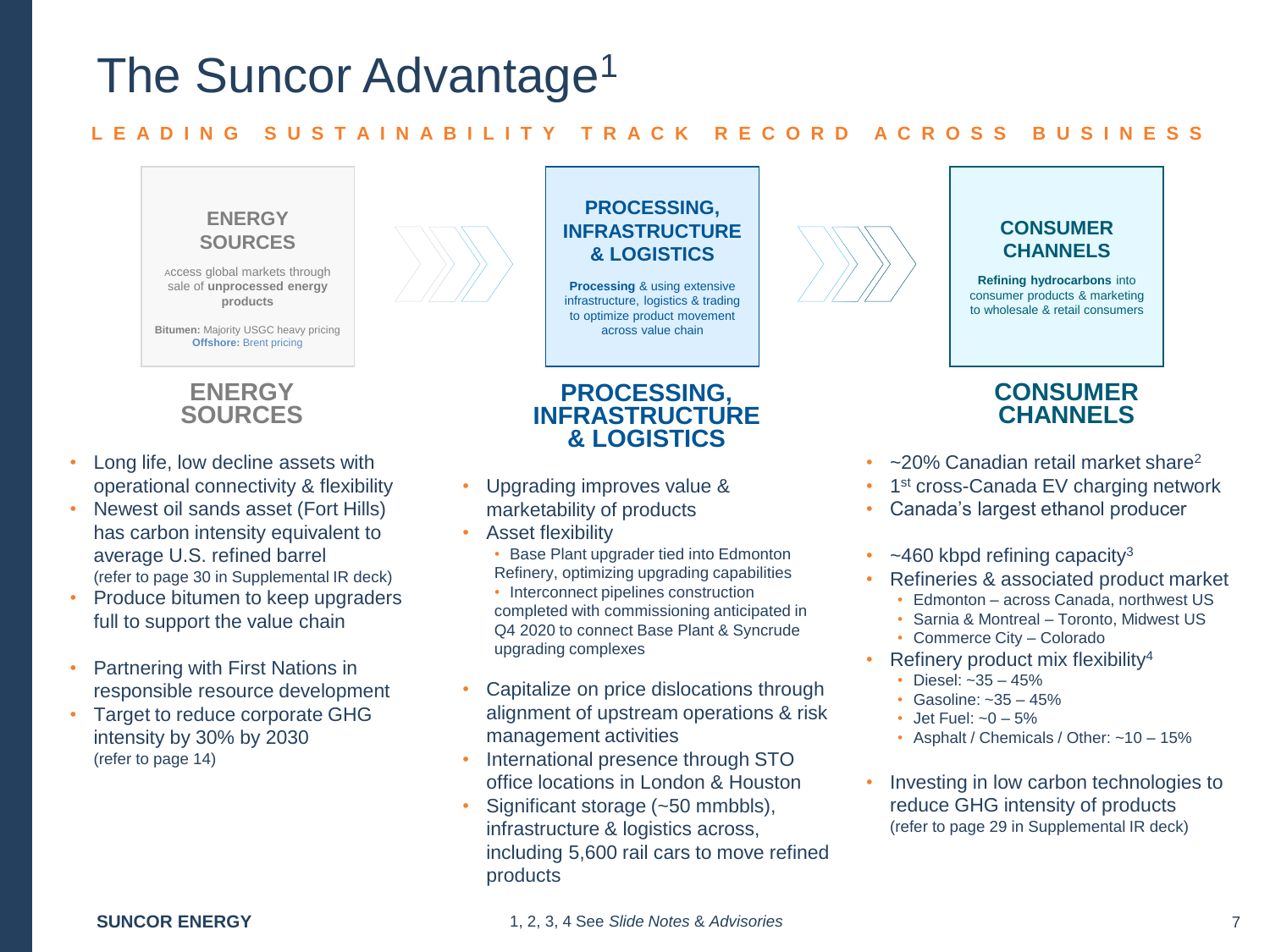# Strong Liquidity & Financial Position



## **Liquidity1**

Cash & cash equivalents (~\$1.5B) & available credit facilities (~\$7.1B) as of September 30, 2020



## **Investment grade credit rating**

DBRS Rating Limited (A Low) Standard & Poor's Rating Services (BBB+) Moody's Corp (Baa1)

## **36.8%**

### **Total debt to capitalization**

as of September 30, 2020 – includes capital lease obligations of ~\$3B & does not net cash position of ~\$1.5B. Target 20-35%; Debt Covenant of 65%

## Manageable debt maturity profile<sup>1</sup>

(C\$ billion – as of September 30, 2020)



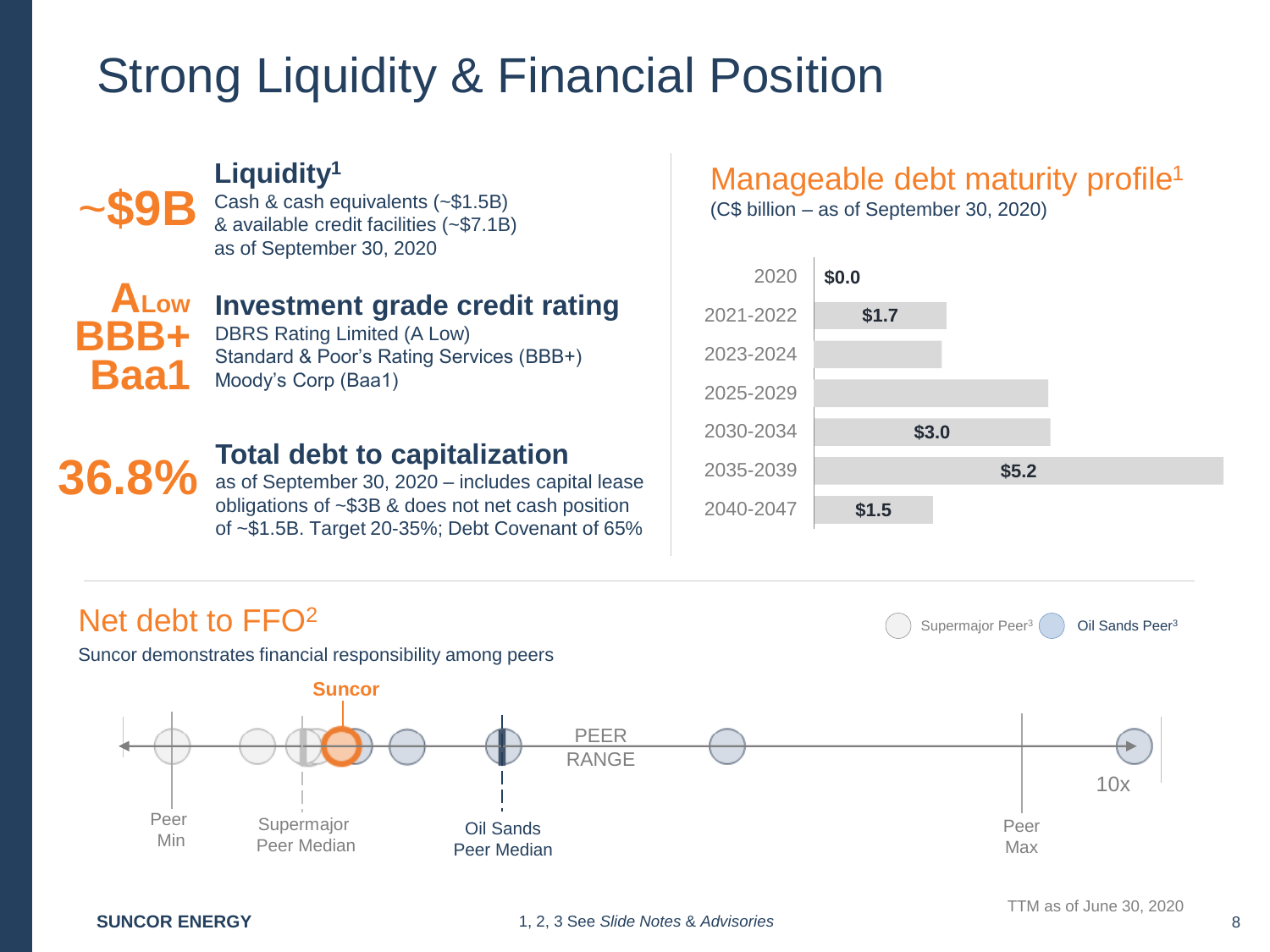# 2020 Capital Allocation<sup>1,2</sup>

**ECONOMIC INVESTMENT CAPITAL**  \$1.3 - \$1.5B

High grading capital spend on quick payout, top quartile IRR projects to improve efficiency, flexibility  $&$  resilience<sup>3</sup>

### **ASSET SUSTAINMENT & MAINTENANCE**<sup>1</sup> \$2.3 - \$2.5B

Investing in base business & regular maintenance

|           |                          | Q <sub>1</sub> | Q <sub>2</sub> | Q3                       | Rem 2020 <sup>1</sup> | Total <sup>2</sup> |
|-----------|--------------------------|----------------|----------------|--------------------------|-----------------------|--------------------|
| Q3 \$259M |                          | 257            | 158            | 127                      | $85 - 185$            | $-625 - 725$       |
|           | E&P                      | 162            | 123            | 92                       | $50 - 100$            | $-425 - 475$       |
| Q2 \$261M | <b>In-Situ Well Pads</b> | 95             | 35             | 35                       | $35 - 85$             | $-200 - 250$       |
| Q1 \$543M |                          | 105            | 80             | 85                       | $80 - 130$            | $-350 - 400$       |
|           |                          | 181            | 23             | 47                       | $75 - 125$            | $-325 - 375$       |
|           |                          | 543            | 261            | 259                      | $240 - 440$           | $-1,300 - 1,500$   |
|           |                          | Q <sub>1</sub> | Q2             | Q3                       | Rem 2020 <sup>1</sup> | Total <sup>2</sup> |
| Q3 \$653M |                          | 673            | 339            | 523                      | $380 - 515$           | $-1,915 - 2,050$   |
|           |                          | 49             | 64             | 125                      | $110 - 160$           | $-350 - 400$       |
| Q2 \$410M |                          | 3              | $\overline{2}$ | $\mathbf{1}$             | $5 - 15$              | $~10 - 20$         |
|           |                          |                |                |                          |                       |                    |
| Q1 \$739M |                          | 14             | $\overline{5}$ | $\overline{\mathcal{A}}$ | $5 - 10$              | $-25 - 30$         |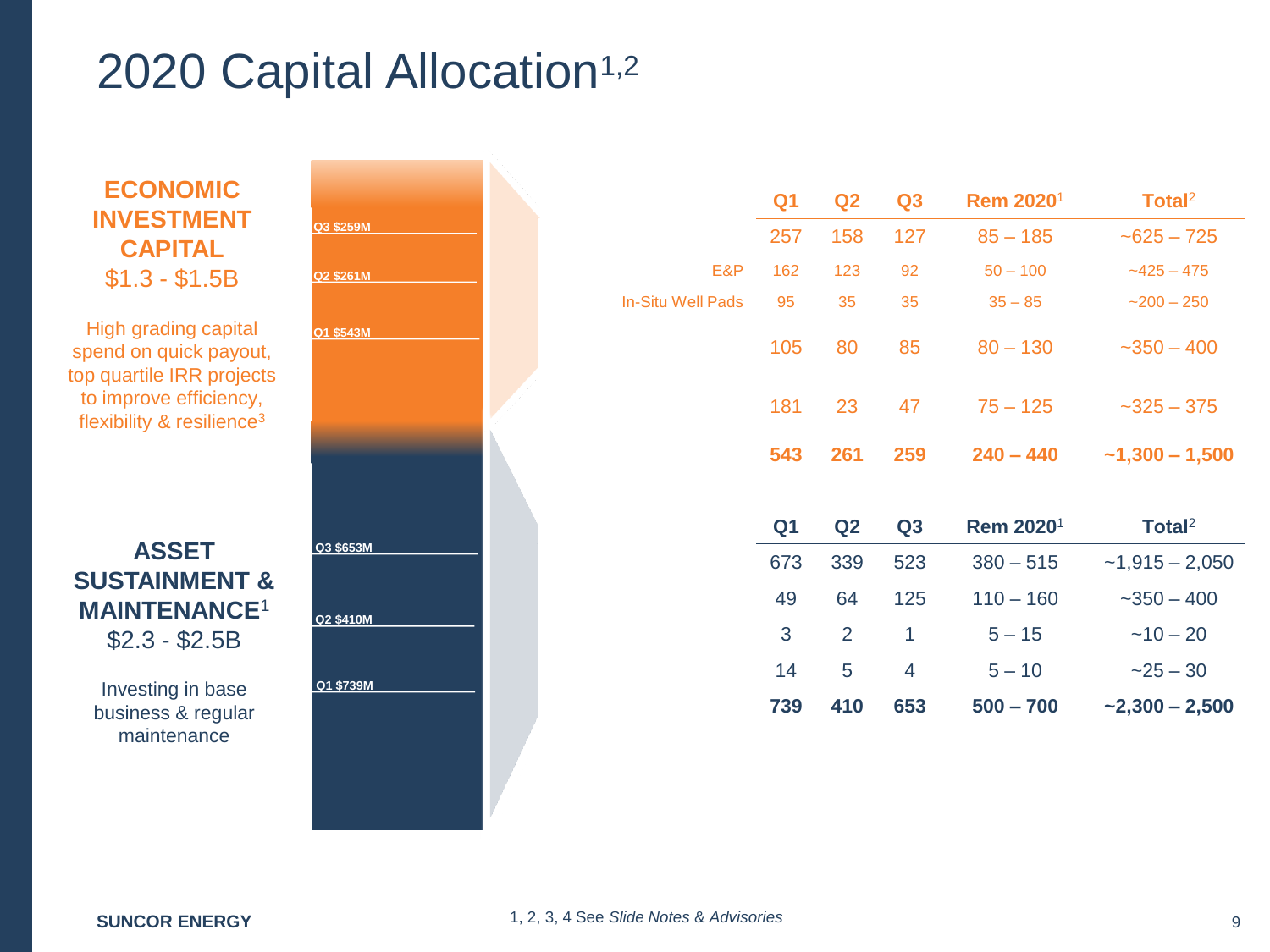# \$2B Free Funds Flow Growth Update<sup>1,2</sup>

Structural, sustained free funds flow<sup>1</sup> growth potential for years  $2020 - 2025$  inclusive<sup>3</sup>, through **margin improvements**, operating & sustaining capital **cost reductions**, & **growth** opportunities

## **Projects Implemented by 2023**

 $(-\$1B$  Free Funds Flow<sup>1,2</sup>)

#### **Supply & Trading**  Value chain optimization

### **Suncor / Syncrude Interconnecting Pipelines**

Optimizing margins; in-service Q4 2020

### **Tailings Management**

 Implementation of PASS4 ~\$4/bbl average expected savings (Refer to page 25 in Supplemental IR deck)

### **AHS Deployment**<sup>5</sup>

 Fort Hills fully deployed by Q4 2020; Millennium deployment TBD (Refer to page 30 in Supplemental IR deck)

### **Business Process Transformation**

SAP S4 digital process transformation

### **Supply Chain Management**

 Reduce supplier base to strategic suppliers; integrate across supply chains; regionalization of services

## **2024 – 2025 Deployment**

 $(-\$1B$  Free Funds Flow<sup>1,2</sup>)

**Refinery Optimization**  Product mix & turnaround optimization

#### **Debottlenecks**

Fort Hills, MacKay River & Firebag processing facilities

### **Coke Fired Boiler Replacement** (cogen)

 (Refer to page 31 in Supplemental IR deck) Lower cost, high efficiency, power revenue upside; sanctioned September 2019; in-service 2024-2025

### **Asset Synergies**

Coordinated maintenance strategies, sharing of knowledge & best practices, etc.

### **Forty Mile Wind Project**

 Sustainable economic returns through low carbon power generation & retaining generated carbon credits; in-service 2024-2025

### **Digital Technology Adoption**

 Advanced process analytics (operational optimization), robotic process automation (cost reduction), wireless employee badges (worker safety & optimization), rotating equipment sensoring & remote monitoring, etc.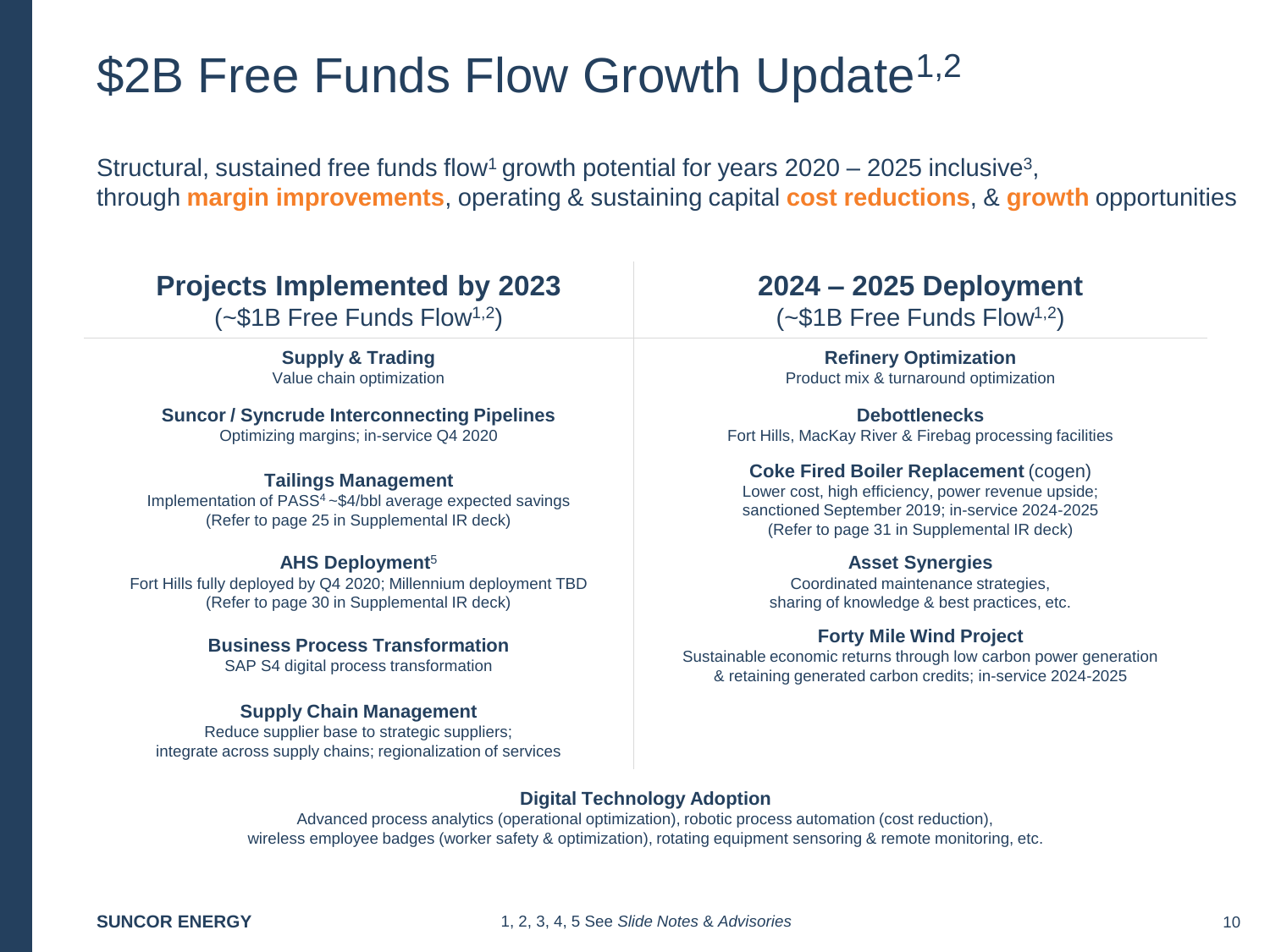# Technology & New Energy Investment

## **2019 investment breakdown**



## **>\$2B in technology investment**

cumulative spend since 20151



 $\sim$  14% 2019 CAPITAL ALLOCATED TO TECHNOLOGY & NEW ENERGY<sup>5</sup>

### **\$830M technology investment breakdown**

| Digital transformation | Tailings & mine closure<br>e.g. PASS <sup>6</sup> | <b>Emissions</b><br><b>reductions</b><br>e.g. solvents | Mining &<br>extraction<br>e.g. AHS <sup>7</sup> | Low<br>carbon<br><b>fuels</b><br>e.g. Enerkem | In situ<br>optimization,<br>joint<br>ventures.<br>etc. |
|------------------------|---------------------------------------------------|--------------------------------------------------------|-------------------------------------------------|-----------------------------------------------|--------------------------------------------------------|
|------------------------|---------------------------------------------------|--------------------------------------------------------|-------------------------------------------------|-----------------------------------------------|--------------------------------------------------------|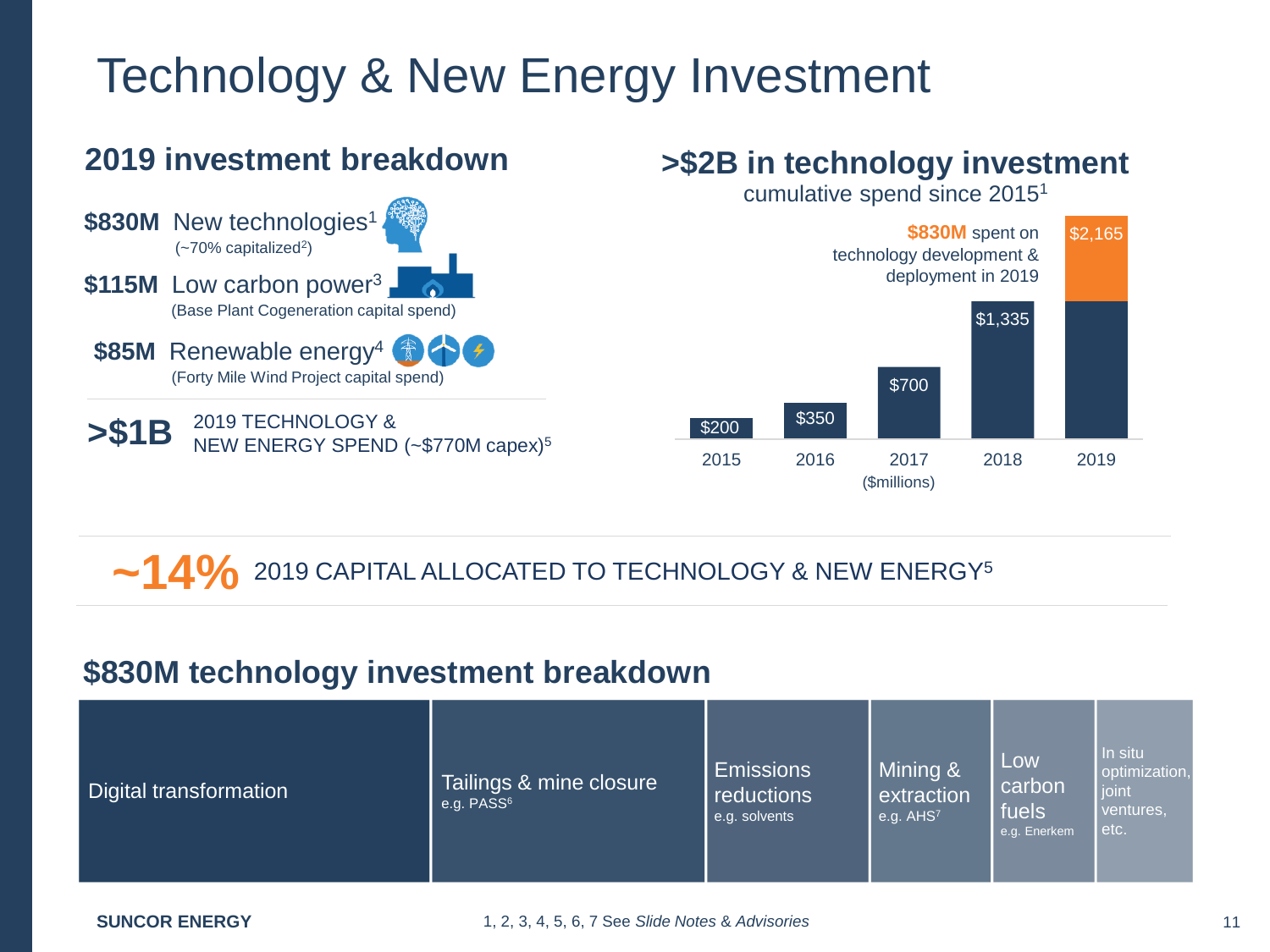# Our Sustainability Journey

## **A multi-decade history of environmental and social action**



### **A track record of setting and exceeding sustainability targets**

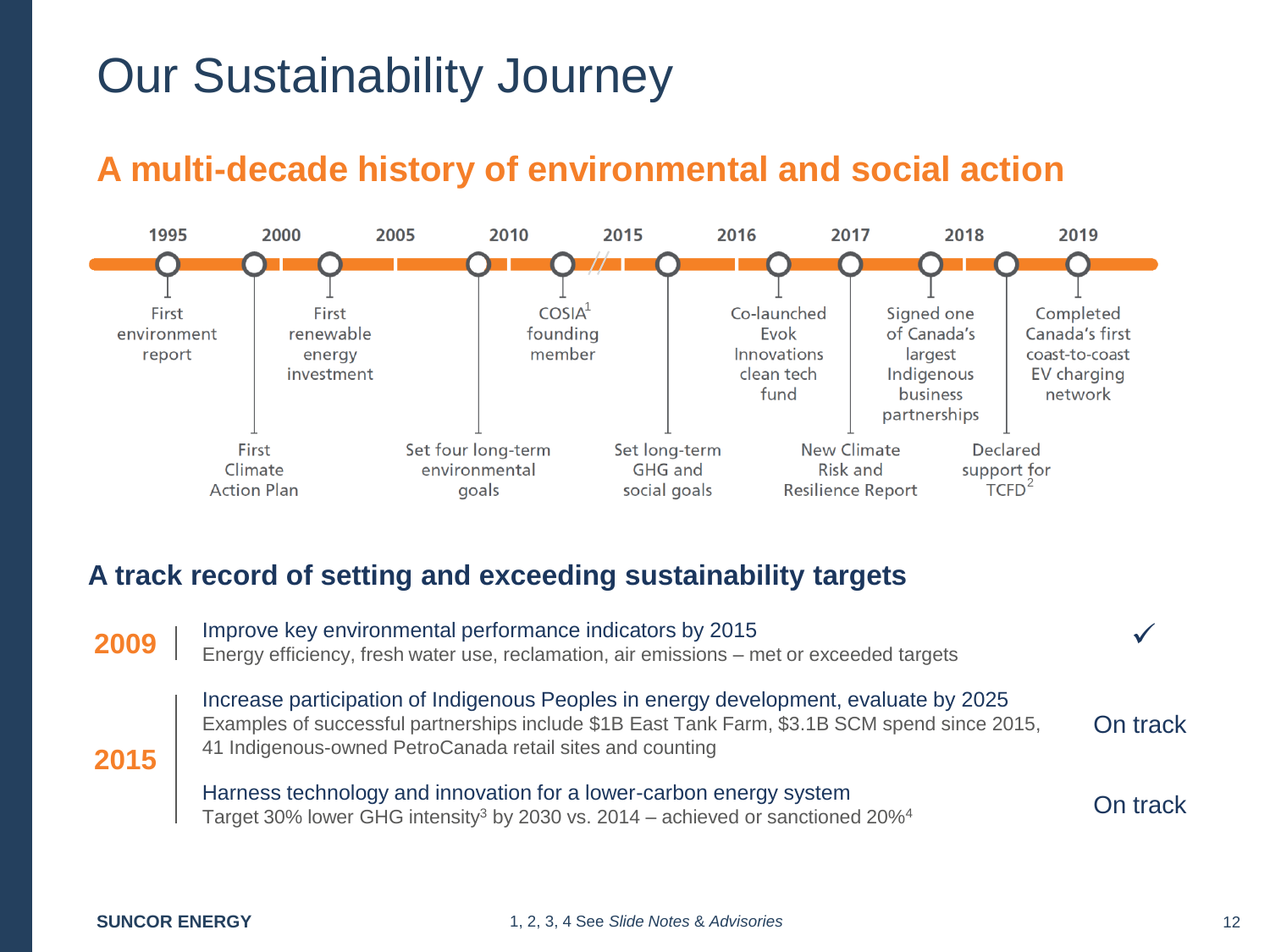# Advancing Low Carbon Energy

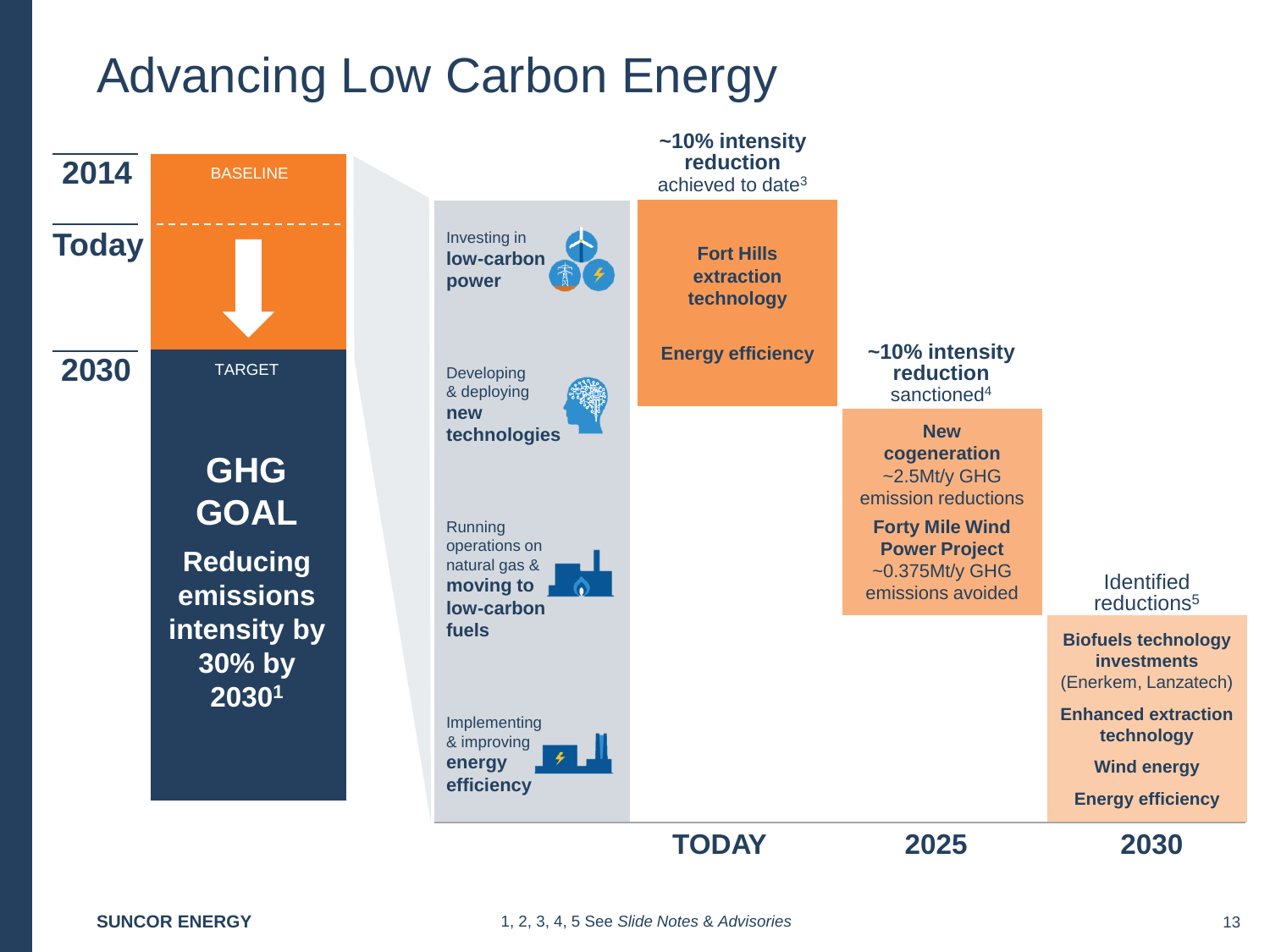# 2020 Capital & Production Guidance1

#### **CAPITAL EXPENDITURES**

|              | Capital <sup>2</sup><br>(\$ millions) | <b>Economic</b><br>Investment $3$ |
|--------------|---------------------------------------|-----------------------------------|
| Oil Sands    | $2,600 - 2,800$                       | 25%                               |
| E&P          | $450 - 500$                           | 95%                               |
| Downstream   | $450 - 550$                           | 20%                               |
| Corporate    | $100 - 150$                           | 80%                               |
| <b>Total</b> | $3,600 - 4,000$                       | 40%                               |

### **PRODUCTION & OPERATING COSTS**

|                                  | Production <sup>4</sup><br>(boepd) | <b>Cash Operating Costs<sup>5</sup></b><br>(\$/bbl) |
|----------------------------------|------------------------------------|-----------------------------------------------------|
| <b>Oil Sands Operations</b>      | $355,000 - 380,000$                | $$28.00 - $31.00$                                   |
| Fort Hills (54.11% WI)           | $60,000 - 65,000$                  | $$32.00 - $35.00$                                   |
| Syncrude (58.74% WI)             | $160,000 - 175,000$                | $$34.00 - $37.00$                                   |
| E&P                              | $100,000 - 110,000$                | ٠                                                   |
| <b>Total Upstream Production</b> | 680,000 - 710,000                  | ٠                                                   |
| Refinery throughput              | $390,000 - 420,000$                | ٠                                                   |
| Refinery utilization             | $84\% - 91\%$                      | ٠                                                   |
| Refined product sales            | $500,000 - 530,000$                |                                                     |
|                                  |                                    |                                                     |

#### **BUSINESS ENVIRONMENT**

| <b>Oil Prices (\$US/bbl)</b>     |         |
|----------------------------------|---------|
| <b>Brent (Sullom Voe)</b>        | \$41.00 |
| WTI (Cushing)                    | \$38.00 |
| <b>WCS (Hardisty)</b>            | \$25.00 |
| Refining Margin (\$US/bbl)       |         |
| NYH 2-1-1                        | \$11.00 |
| <b>Natural Gas Price (\$/GJ)</b> |         |
| AECO - C Spot                    | \$2.00  |
| <b>Exchange Rate (CAD/USD)</b>   | \$0.74  |

#### **PLANNED MAINTENANCE**<sup>6</sup> (Suncor operated assets & Syncrude<sup>7</sup>)

| <b>Upstream</b> | <b>Timing</b>  | Impact on quarter<br>(mbpd) |
|-----------------|----------------|-----------------------------|
| U <sub>1</sub>  | Q4             | ~15                         |
| Firebag         | Q <sub>4</sub> | ~20                         |
|                 |                |                             |
|                 |                |                             |
|                 |                |                             |

| 2020 SENSITIVITIES <sup>8</sup> | +\$1/bbl Brent<br>(US\$) | +\$1/bbl NYH 2-1-1<br>(US\$) | $+$ \$0.01 FX<br>(USS/CS) | +\$1/GJ AECO | $+$1L/H$ Diff<br>(USS) | $+$1L/L$ Diff<br>(USS) |
|---------------------------------|--------------------------|------------------------------|---------------------------|--------------|------------------------|------------------------|
| <b>FFO</b> (\$ millions)        | $-280$                   | ~125                         | $\sim$ (125)              | $\sim$ (235) | $\sim (65)$            | $\sim (50 - 70)$       |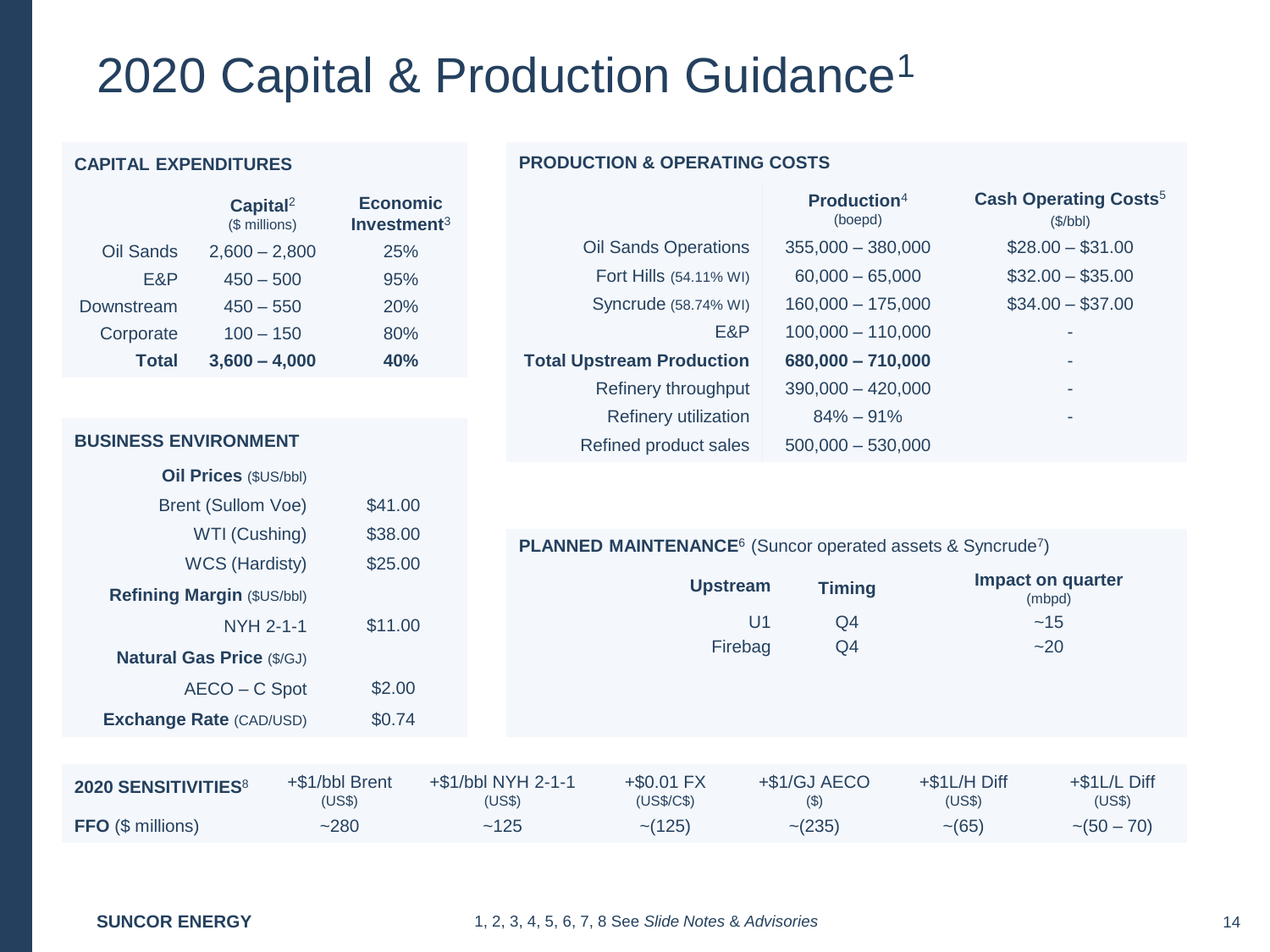## Advisories

meaning of the United States Private Securities Litigation Reform Act of other logistical constraints, which may affect the company's ability to September 30, 2020 is reconciled to the GAAP measure in the Q3 1995 and "forward-looking information" within the meaning of applicable<br>Canadian securities legislation (collectively, "forward-looking about planned capital expenditures, FFO break-even on US\$ WTI and operating and financial results; reserves estimates and reserve life political and economic conditions; risks associated with existing and indices; expected utilization of assets; expectations for dividends, share potential future lawsuits and regulatory actions; improvements in **Reserves** – Unless noted otherwise, reserves information presented repurchases, production growth, funds from operations, free funds flow performance of assets; and the timing and impact of technology herein for Suncor is presented as Suncor's working interest (operating growth and the basis for such expectations; statements about the \$1 billion reduction in operating costs target and planned reductions from any row content of the costs of Suncor, and is at December 31, 2019. For more changes to business, including the factors expected to contribute to the Although Suncor believes that the expectations represented by such information on Suncor's reserves, including definitions of proved and reduction; Suncor's debt maturity profile; anticipated capital spending for forward-looking statements are reasonable, there can be no assurance probable reserves, Suncor's interest, location of the reserves and the the remainder on 2020; statements about Suncor's \$2 billion free funds flow target, including the timing thereof and the projects which are expected to achieve it; statements about Suncor's GHG intensity reduction goal including the expected impact of sanctioned projects; cogeneration facility, value chain optimization, business process transformation, digital technology adoption, Forty Mile Wind Project, investments, hydro treated renewable diesel, AHS deployment and technology portfolio and in technologies, including the expected benefits<br>therefrom; expectations about Fort Hills extraction technology; capital and production guidance; and planned maintenance and the timing projections and assumptions that were made by Suncor in light of its looking statements may be identified by words such as "planned", "estimated", "target", "goal", "illustrative", "strategy", "expected", "potential", "guidance", "predicts", "aims", "proposed", "seeking" and future performance and involve a number of risks and uncertainties. some that are similar to other oil and gas companies and some that are unique to Suncor. Users of this information are cautioned that actual results may differ materially as a result of, among other things, assumptions regarding: the current and potential adverse impacts of the COVID-19 pandemic, including the status of the pandemic and future waves and any associated relaxations (or tightening) of current business not be appropriate. The company expects its company expects its and results of operations. The company expects its commodity prices and interest and foreign exchange rates: the performance of assets and equipment; capital efficiencies and costsavings; applicable laws and government policies; future production rates; the development and execution of projects; assumptions contained in or relevant to Suncor's 2020 Corporate Guidance; product ability to sustain reductions in costs; the ability to access external 1995 and "forward-looking information" within the meaning of applicable distribute products to market; mandatory production curtailments being MD&A, for 2016 to 2019 is reconciled to GAAP measures in Suncor's including gasoline, diesel, jet fuel, distillates and asphalt; expectations and infrastructure; the satisfaction by third parties of their obligations to operating costs, Syncrude cash operating costs and free funds flow the remainder on 2020; statements about Suncor's \$2 billion free funds that such expectations will prove to be correct. Suncor's Management's product types reasonably expected please see Suncor's most recent flow target, including the timing thereof and the projects which are **Discussion and Analysis for the quarter ended September 30, 2020 and** Annual Information Form dated February 26, 2020 available at nameplate capacities; expectations for and potential benefits of the recently filed Annual Information Form/Form 40-F and other documents it independent qualified reserves evaluators as defined in NI 51-101. cogeneration facility, value chain optimization, business process files from time to time with securities regulatory authorities describe the Suncor/Syncrude interconnecting pipelines, biofuels technology influence actual results and such factors are incorporated herein by been converted to barrels of oil on the basis of six thousand cubic feet to PASS; statements about Suncor's investments in its lower-carbon Suncor at 150 6th Avenue S.W., Calgary, Alberta T2P 3E3, by calling 1- values, and thus may be misleading. technology portfolio and in technologies, including the expected benefits 800-558-9071, or by email request to invest@suncor.com or by referring some that are similar to other oil and gas companies and some that are (collectively, the Factors), including those outlined in our 2020 Corporate and/or the suspension of operations at certain of our facilities, buyers of assumptions regarding: the current and potential adverse impacts of the statements to assist readers in understanding the company's future plans our products, which would further negatively impact Suncor's production COVID-19 pandemic, including the status of the pandemic and future and expectations and the use of such information for other purposes may or refined product volumes, and could adversely impact our business, budgeted capital expenditures in carrying out planned activities; risks included because management uses the information to analyze business reserves estimates and estimates of recoverable quantities of oil, natural useful information by investors. See the "Non-GAAP Financial Measures Canadian securities legislation (collectively, "forward-looking and the respective greater or imposed for longer than anticipated; the timely receipt of annual management's discussion and analysis (MD&A) for the respective about planned capital expenditures, FFO break-even on US\$ WTI Suncor; the impact of royalty, tax, environmental and other laws or (previously referred to as free cash flow) are defined and reconciled, as growth and the basis for such expectations; statements about the \$1 development. development development and non-operating) before deduction of royalties, and without including expected to achieve it; statements about Suncor's GHG intensity dated October 28, 2020 (the Q3 MD&A), Annual Report for the year www.sedar.com or Form 40-F dated February 27, 2020 and available at projections and assumptions that were made by Suncor in light of its forward-looking statements, whether as a result of new information, taken around the world to help mitigate the spread of COVID-19 have looking statements may be identified by words such as "planned", excluding the may be the may be identified by words such as "planned", excluding the may be identified by words such as "planned", excluding the may be ident "estimated", "target", "goal", "illustrative", "strategy", "expected", expected", readers are cautioned not to place undue reliance on them. business are particularly sensitive to a reduction in the demand for, and "potential", "guidance", "predicts", "aims", "proposed", "seeking" and Suncor's corporate guidance includes a planned production range, performance, including crude oil, refined petroleum products (such as jet similar expressions. Forward-looking statements are not guarantees of planned maintenance, capital expenditures and other information, based fuel and gasoline), natural gas and electricity. The timing of an economic future performance and involve a number of risks and uncertainties, exertainties on our current expectations, estimates, projections and assumptions recovery is currently uncertain. This could result in reduced utilization unique to Suncor. Users of this information are cautioned that actual Guidance available on www.suncor.com/guidance, which Factors are our products declaring force majeure or bankruptcy, the unavailability of results may differ materially as a result of, among other things, incorporated herein by reference. Suncor includes forward-looking storage, and disruptions of pipeline and other transportation systems for restrictions, shelter-in-place orders or gatherings of individuals; **financial results for the year to experience a material decline relative to**  $\mathbf{r}$  financial results for the year to experience a material decline rel **Forward-Looking Statements** – Forward-Looking Statements – This sources of debt and equity capital; the timing and the costs of well and Funds from operations (previously referred to as cash flow from presentation contains certain "forward-looking statements" within the pipeline construction; Suncor's dependence on pipeline capacity and statements"), including statements about: Suncor's strategy and business regulatory and other approvals; the timing of sanction decisions and year, and in Suncor's Investor Information Supplemental published plans; expectations for refinery feedstock mix and refined products mix, Board of Directors' approval; the availability and cost of labour, services, including qasoline, diesel, jet fuel, distillates and asphalt; expectati pricing, balance sheet leverage metrics, cost reductions, FFO allocation, thereof; that are based on Suncor's current expectations, estimates, disclaims any intention or obligation to publicly update or revise any our business environment, operations and financial condition. Actions experience and its perception of historical trends. Some of the forward-"focused", "opportunities", "may", "will", "outlook", "anticipated", prices of, commodities that are closely linked to Suncor's financial and facilities not performing as anticipated; expected debottlenecks, cost companies. Therefore, these non-GAAP measures should not be the resultant impact on commodity demand and prices. reductions and margin improvements not being achieved to the extent anticipated; dividends declared and share repurchases; the sufficiency of inherent in marketing operations (including credit risks); imprecision of performance, leverage and liquidity and therefore may be considered gas and liquids from Suncor's properties; expected synergies and the

other logistical constraints, which may affect the company's ability to greater or imposed for longer than anticipated; the timely receipt of<br>requlatory and other approvals; the timing of sanction decisions and Suncor; the impact of royalty, tax, environmental and other laws or regulations or the interpretations of such laws or regulations; applicable political and economic conditions; risks associated with existing and potential future lawsuits and regulatory actions; improvements in<br>performance of assets; and the timing and impact of technology

dated October 28, 2020 (the Q3 MD&A), Annual Report for the year<br>ended December 31, 2019 (the 2019 Annual Report) and its most to the company's profile on SEDAR at www.sedar.com or EDGAR at disclaims any intention or obligation to publicly update or revise any forward-looking statements, whether as a result of new information. future events or otherwise. Suncor's actual results may differ materially from those expressed or implied by its forward-looking statements, so risks, uncertainties, material assumptions and other factors that could reference. Copies of these documents are available without charge from www.sec.gov. Except as required by applicable securities laws, Suncor

Guidance available on www.suncor.com/quidance, which Factors are incorporated herein by reference. Suncor includes forward-looking

supply and demand; market competition; future production rates; assets are unlikely to be comparable to similar measures presented by other uncertainty as to the extent and duration of the COVID-19 pandemic and operating costs, Fort Hills cash operating costs and Syncrude cash contained in or relevant to Suncor's 2020 Corporate Guidance; product presented herein do not have any standardized meaning and therefore restrictions by local authorities. This further increases the risk and are unlikely to be comparable to similar measures presented by other companies. Therefore, these non-GAAP measures should not be considered in isolation or as a substitute for measures of performance<br>prepared in accordance with GAAP. All non-GAAP measures are Advisory" section of the Q3 MD&A savings; applicable laws and government policies; future production operating costs, Fort Hills cash operating costs and Syncrude cash cash cases in certain geographic areas, and the possibility that a resurgence Non-GAAP Measures – Certain financial measures in this presentation – namely funds from operations, free funds flow, Oil Sands operations cash operating costs – are not prescribed by GAAP. All non-GAAP measures

operations) is defined in the Q2 MD&A, for the three months ended September 30, 2020 is reconciled to the GAAP measure in the Q3 MD&A, for 2016 to 2019 is reconciled to GAAP measures in Suncor's October 28, 2020. Oil Sands cash operating costs. Fort Hills cash operating costs, Syncrude cash operating costs and free funds flow applicable, in the Q3 MD&A.

Reserves - Unless noted otherwise, reserves information presented<br>herein for Suncor is presented as Suncor's working interest (operating any royalty interests of Suncor, and is at December 31, 2019. For more information on Suncor's reserves, including definitions of proved and probable reserves. Suncor's interest, location of the reserves and the product types reasonably expected please see Suncor's most recent Annual Information Form dated February 26, 2020 available at www.sec.gov. Reserves data is based upon evaluations conducted by

**BOE (Barrels of oil equivalent)** - Certain natural gas volumes have been converted to barrels of oil on the basis of six thousand cubic feet to one boe. This industry convention is not indicative of relative market

evolving situation that will continue to have widespread implications for and will continue to have significant disruption to business operations and/or the suspension of operations at certain of our facilities, buyers of our products, which would further negatively impact Suncor's production or refined product volumes, and could adversely impact our business, financial condition and results of operations. The company expects its the results in Suncor's audited Consolidated Financial Statements for the year ended December 31, 2019. The recent resurgence of COVID-19 may occur in other areas, has resulted in the re-imposition of certain<br>restrictions by local authorities. This further increases the risk and uncertainty as to the extent and duration of the COVID-19 pandemic and Impact of the COVID-19 Pandemic – The COVID-19 pandemic is an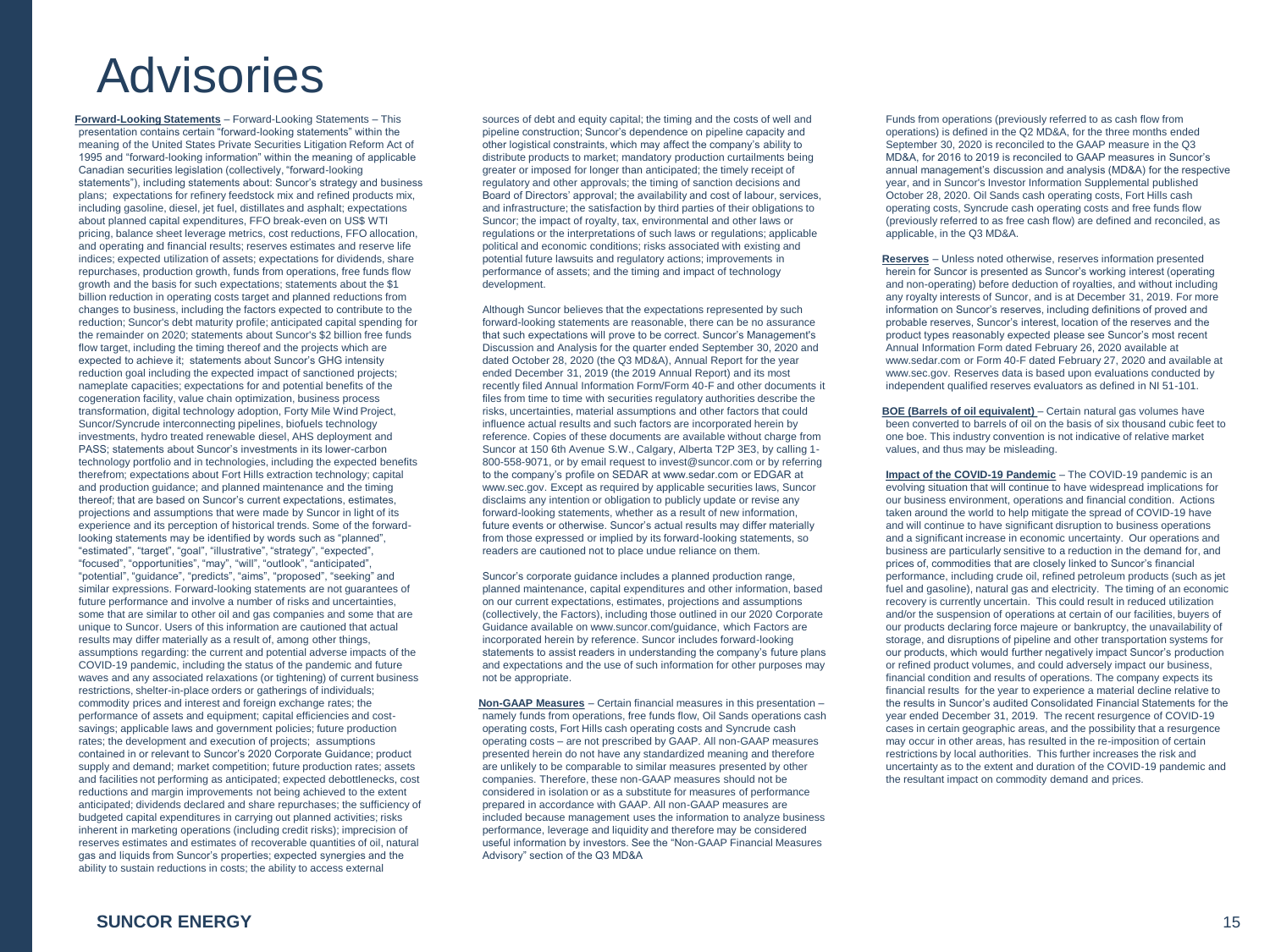## Slide Notes

#### **Slide 2--**

- (1) Funds from operations (FFO) is a non-GAAP financial measure. See *Non-GAAP Measures* in the Advisories. Funds from operations is calculated as cash flow provided by operating activities excluding changes in non-cash working capital. Refers to average annual calculated values as at December 31, 2018 and December 31, 2019.
- (2) Refers to average annual calculated values as at December 31, 2018 and December 31, 2019. Actual results going forward may differ materially. See *Forward-Looking Statements* and *Impact of the COVID-19 Pandemic* in the Advisories.
- (3) Refers to E&P sales volumes and associated costs, sales and margin.
- (4) Refers to bitumen sales volumes to market and associated costs and margin. Excludes internally transferred volumes.
- associated costs and margin. Excludes internally transferred (5) Refers to Synthetic Crude Oil sales volumes to market and volumes.
- (6) Refers to refined product sales volumes to market and associated costs and margin. Excludes third party purchased refined product and associated costs.

#### **Slide 3 --------------------------------------------------------------**

- (1) Values based on actual averages for 2018 and 2019. Actual results may differ materially. See *Forward-Looking Statements* and *Impact of the COVID-19 Pandemic* in the Advisories
- (2) Refined product sales average of 470 kbpd excludes third party purchased refined product.

#### **Slide 4 --------------------------------------------------------------**

- (1) Based on current business plans, which are subject to change. See *Forward-Looking Statements* and *Impact of the COVID-19 Pandemic* in the Advisories
- (2) All values are annual and assumes a constant Brent-WTI price differential of +US\$5.
- (3) Baseline funds from operations (FFO) has been derived from midpoint of 2020 guidance and the associated business environment. Sensitivities are based on changing a single factor by its indicated range while holding the rest constant. FFO is a non-GAAP financial measure and is calculated as cash flow provided by operating activities excluding changes in non-cash working capital. See *Non-GAAP Measures* in the Advisories.
- associated capitalized interest) based on the company's (4) Sustaining capital represents anticipated asset sustainment and maintenance capital expenditures (inclusive of current business plans.
- (5) Dividends and future buybacks are at the discretion of Suncor's Board of Directors. Share buybacks are subject to maximum limits permitted by law and stock exchange rules. Se*e Forward-Looking Statements* in the Advisories.
- (6) Based on company's current business plans and the current

 business environment, which are subject to change. Actual results may differ materially. Includes possible future opportunities currently being evaluated and which may be subject to Board of Directors, counterparty and regulatory approval. There can be no assurances these initiatives will be pursued or if pursued that they will result in the expected benefits. See *Forward-Looking Statements* in the Advisories.

 (7) Refers to estimated average WTI crude oil price for 2020 in US dollars required for funds from operations for 2020 to equal estimated 2020 total enterprise operating costs; represents anticipated asset sustainment and maintenance capital expenditures plus well pad spend (inclusive of associated capitalized interest) based on the company's capital and business environment at the midpoint of 2020 guidance released on October 28, 2020 and a \$0.21/share dividend for each quarter in 2020. All dividends are at the sustaining capital expenditures inclusive of associated capitalized interest and dividends. Sustaining capital current business plans. Assumes production, sustaining discretion of Suncor's Board of Directors. Actual results may differ materially. FFO is a non-GAAP financial measure. See *Forward-Looking Statements* and *Impact of the COVID-19 Pandemic* in the Advisories

#### **Slide 5 --------------------------------------------------------------**

- (1) Funds from operations (FFO) is a non-GAAP financial measure. See *Non-GAAP Measures* in the Advisories. FFO (or the most similar non-GAAP measure as used by the respective peer) is calculated as cash flow provided by operating activities excluding changes in non-cash working capital. Non-GAAP measures do not have any standardized meaning and therefore are unlikely to be comparable to similar measures presented by other companies, including Suncor's own FFO. Therefore, these non-GAAP measures should not be considered in isolation or as a substitute for measures of performance prepared in accordance with GAAP. Figures are converted to US dollars at the average exchange rate for each period.
- (2) FFO/boe is calculated on a trailing twelve basis. FFO, and metrics derived from FFO, are non-GAAP financial measures. See *Non-GAAP Measures* in the Advisories.
- plc., Total S.A. Source of information: Factset. (3) Supermajors peers in alphabetical order: BP plc., Chevron Corporation, ExxonMobil Corporation, Royal Dutch Shell
- Resources Ltd., Cenovus Energy Inc., Husky Energy Inc., (4) Oil Sands peers in alphabetical order: Canadian Natural Imperial Oil Limited, MEG Energy Corp. Source of information: Factset.
- (5) Based on company's current business plans and the current business environment, which are subject to change. Actual results may differ materially. See *Forward-Looking Statements and Impact of the COVID-19 Pandemic* in the Advisories

#### **Slide 6 --------------------------------------------------------------**

- (1) As at December 31, 2019 and assumes that approximately 7.04 billion barrels of oil equivalent (boe) of proved and probable reserves (2P) are produced at a rate of 640.4 mboe/d, Suncor's average daily production rate in 2019. Reserves are working interest before royalties. See *Reserves* in the Advisories.
- (2) 1,856 retail and wholesale sites are operated under the Petro-Canada brand as of December 31, 2019.
- (3) Proposed future pipelines. There can be no assurance this pipeline will be built with the capacity indicated or at all. See Forward-looking Statements in the Advisories.

#### **Slide 7 --------------------------------------------------------------**

- (1) Based on company's current business plans and the current business environment, which are subject to change. Actual results may differ materially. See *Forward-Looking Statements* in the Advisories.
- (2) Based on Kent (a Kalibrate company) survey data for yearend 2019.
- (3) 1,546 retail stations in Canada, 310 wholesale Petro-Canada stations in Colorado and Wyoming (239, as of December 31, locations, as of December 31, 2019. Excludes retail service 2019).
- capacities may not be reflective of actual utilization rates. (4) Nameplate capacities as at December 31, 2019. Nameplate See *Forward-Looking Statements* and *Impact of the COVID-19 Pandemic* in the Advisories
- (5) Reflects the aggregated product mix from Suncor's refineries and may not be indicative of the product mix available at a single refinery. Refinery product mix flexibility is based on historical results and may not be reflective of future performance. See *Forward-Looking Statements* and *Impact of the COVID-19 Pandemic* in the Advisories

#### **Slide 8 --------------------------------------------------------------**

- (1) All figures are in billions of CAD. U.S dollar facilities converted at a USD/CAD rate of \$0.75, the exchange rate as at September 30, 2020.
- *Measures* in the Advisories. FFO is calculated as cash flow provided by operating activities excluding changes in non- cash working capital. (2) FFO is a non-GAAP financial measure. See *Non-GAAP*
- (3) Oil Sands peers in alphabetical order: Canadian Natural Resources Ltd., Cenovus Energy Inc., Husky Energy Inc., Imperial Oil Limited, MEG Energy Corp. Supermajors peers in alphabetical order: BP plc., Chevron Corporation, ExxonMobil Corporation, Royal Dutch Shell plc., Total S.A. Source of information: Factset.

*continued …*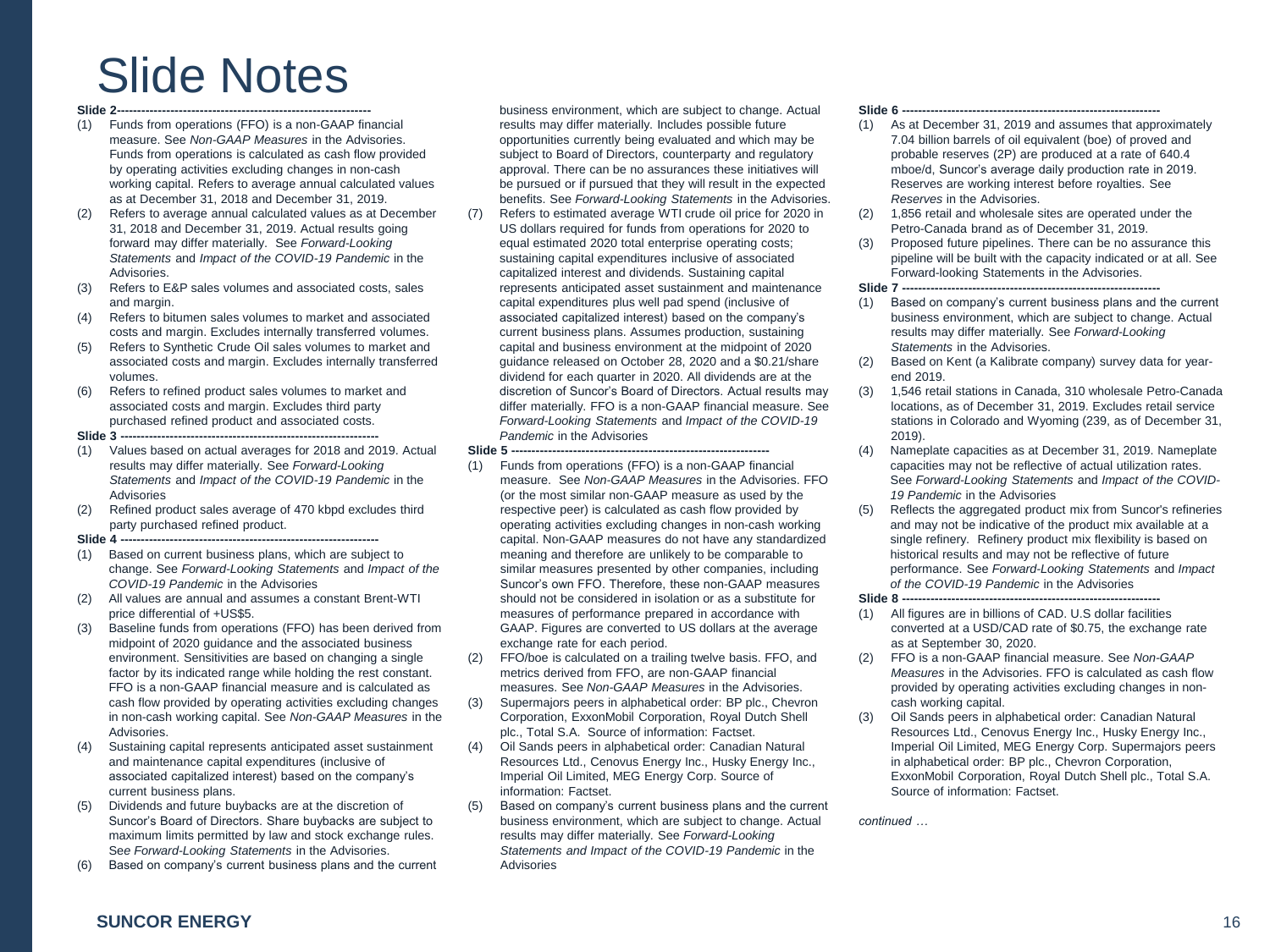## Slide Notes

- (1) Balance of capital expenditures represents Asset Sustainment and Maintenance capital expenditures. For a description of asset sustainment and maintenance capital expenditures see the Capital Investment Update section of the Q2 MD&A. Estimated impacts have been factored into annual guidance. Capital expenditures exclude capitalized interest of approximately \$120 million.
- (2) Full guidance is available at [suncor.com/guidance](http://www.suncor.com/guidance). See *Forward-*Looking Statements and Impact of the COVID-19 Pandemic in the **Advisories**
- (3) Based on company's current business plans and the current business environment, which are subject to change. Actual results may differ materially. See *Forward-Looking Statements* and *Impact of the COVID-19 Pandemic* in the Advisories.
- capital expenditures, including capitalized interest. Free funds flow (4) Free funds flow, previously referred to as free cash flow, is calculated by taking funds from operations (FFO) and subtracting is a non-GAAP measure. See *Non-GAAP Measures* in the Advisories.

#### **Slide 10 --**

- (1) Free funds flow, previously referred to as free cash flow, is calculated by taking funds from operations (FFO) and subtracting capital expenditures, including capitalized interest. Free funds flow is a non-GAAP measure. See *Non-GAAP Measures* in the Advisories.
- (2) Based on possible future opportunities, including examples shown on the slide, currently being evaluated and which may be subject to Board of Directors', counterparty and regulatory approval. There can be no assurance these opportunities will be pursued or if pursued that they will result in the expected benefits. See *Forward-Looking Statements* and *Impact of the COVID-19 Pandemic* in the Advisories.
- (3) Based on company's current business plans and the current business environment, which are subject to change. Actual results may differ materially.
- (4) Refers to Permanent Aquatic Storage Structure (PASS).
- (5) Refers to Autonomous Haulage Systems (AHS).

#### **Slide 11 --**

- (1) 2018 and 2019 figures include digital technology spend.
- (2) Capitalization percentage based on internal accounting treatment.
- (3) Capital refers to investment in Base Plant Cogeneration Facility Project spent in 2019.
- (4) Capital refers to investment in Forty Mile Wind Project spent in 2019.
- (5) Total investment may not be inclusive of all investments across business. 14% calculated as \$770 million divided by 2019 capital of \$5,436 million.
- (6) Refers to Permanent Aquatic Storage Structure (PASS).
- (7) Refers to Autonomous Haulage Systems (AHS).
- **Slide 12 ---**
	-
- (1) COSIA refers to Canadian Oil Sands Innovation Alliance. (2) TCFD refers to Task Force on Climate-related Financial
- Disclosures.
- (3) Based on company's current business plans and the current business environment, which are subject to change. Actual results

**Slide 9 --------------------------------------------------------------** may differ materially. See *Forward-Looking Statements* in the by its indicated range while holding the rest constant. FFO is a Advisories.

> (4) Actual results may differ materially. See *Forward-Looking Statements* and *Impact of the COVID-19 Pandemic* n the Advisories. We expect there to be impacts to our GHG intensity due to government mandated production curtailment and COVID-19 impact on demand.

#### **Slide 13 -**

- (1) See Suncor's 2020 Report on Sustainability for further details on the methodologies used to calculate GHG intensity and our GHG goal. Actual results may differ materially. See *Forward-Looking Statements* in the Advisories.
- (2) See Suncor's 2020 Report on Sustainability for further details on the methodologies used to calculate GHG intensity.
- mandated production curtailment and COVID-19 impact on (3) See Suncor's 2020 Report on Sustainability for further details on the methodologies used to calculate GHG intensity. We expect there to be impacts to our GHG intensity due to government demand. See *Forward-Looking Statements* and *Impact of the COVID-19 Pandemic* n the Advisories
- no assurance that these projects will result in the expected (4) See Suncor's 2020 Report on Sustainability for further details on the methodologies used to calculate GHG intensity There can be benefits. We expect there to be impacts to our GHG intensity due to government mandated production curtailment and COVID-19 impact on demand. See *Forward-Looking Statements* and *Impact of the COVID-19 Pandemic* in the Advisories.
- (5) There can be no assurance that these projects will result in the expected benefits. See *Forward-Looking Statements* and *Impact of the COVID-19 Pandemic* in the Advisories

#### **Slide 14**

- (1) Full guidance is available at [suncor.com/guidance.](http://www.suncor.com/guidance) See *Forward-*Looking Statements and Impact of the COVID-19 Pandemic in the Advisories
- (2) Capital expenditures exclude capitalized interest of approximately \$120 million.
- (3) Balance of capital expenditures represents Asset Sustainment and Maintenance capital expenditures. For a description of asset sustainment and maintenance capital expenditures see the Capital Investment Update section of the Q3 MD&A.
- Production and Suncor Total Production guidance. Production (4) At the time of publication, production in Libya continues to be affected by political unrest and therefore no forward looking production for Libya is factored into the Exploration and ranges for Oil Sands operations, Fort Hills, Syncrude and Exploration and Production are not intended to add to equal Suncor total production.
- (5) Oil Sands operations cash operating costs, Fort Hills cash operating costs and Syncrude cash operating costs are non-GAAP financial measures. See *Non-GAAP Measures* in the Advisories.
- (6) Subject to change. Estimated impacts have been factored into annual guidance.
- (7) Syncrude is operated by Syncrude Canada Limited.
- (8) Baseline funds from operations (FFO) has been derived from midpoint of 2020 guidance and the associated business environment. Sensitivities are based on changing a single factor

non-GAAP financial measure and is calculated as cash flow provided by operating activities excluding changes in non-cash working capital. See *Non-GAAP Measures* in the Advisories.

#### **SUNCOR ENERGY** 17